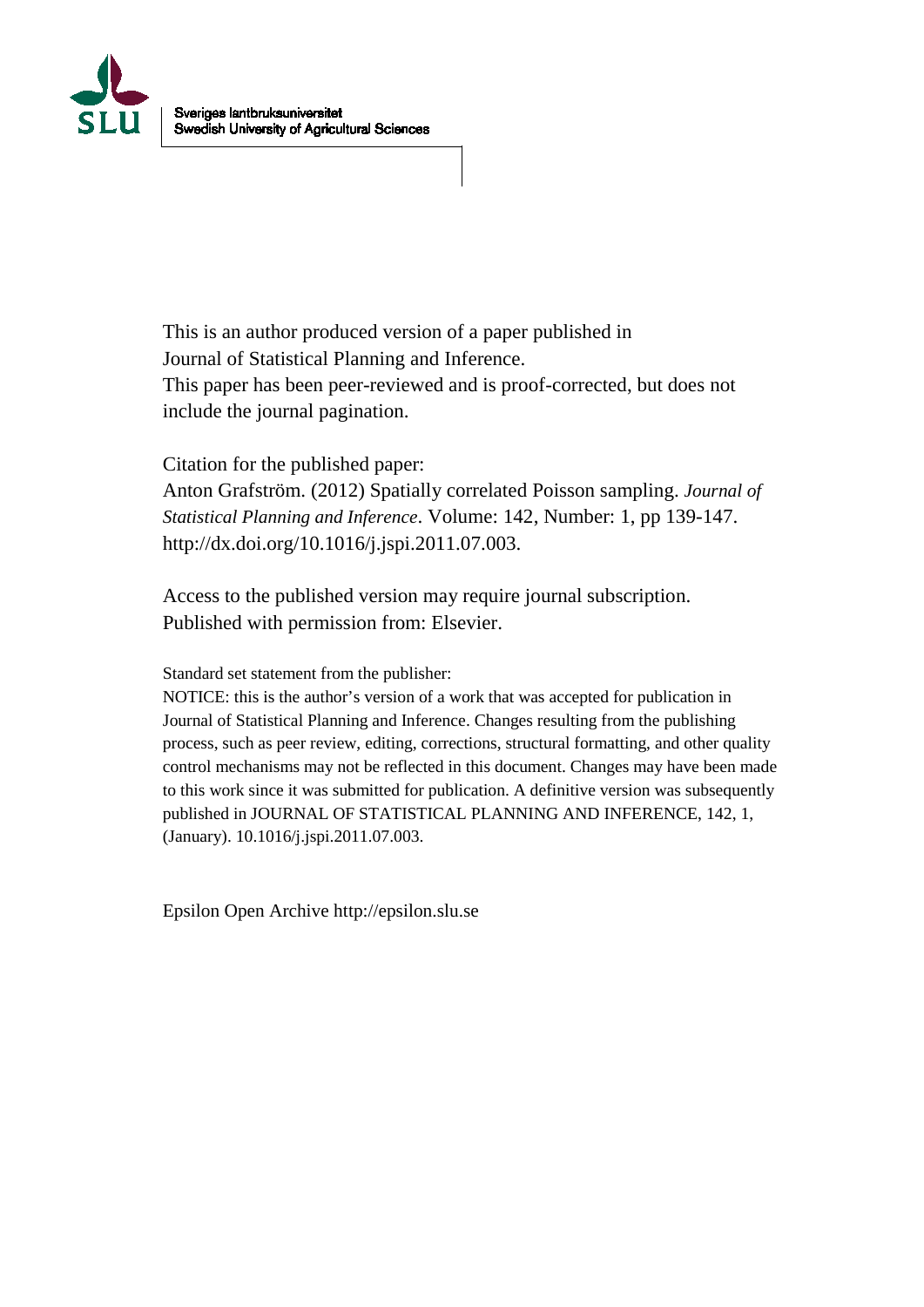# Spatially Correlated Poisson Sampling

Anton Grafström

Department of Forest Resource Management, Swedish University of Agricultural Sciences, SE-90183 Umeå, Sweden E-mail: anton.grafstrom@slu.se

#### **Abstract**

A new method for sampling from a finite population that is spread in one, two or more dimensions is presented. Weights are used to create strong negative correlations between the inclusion indicators of nearby units. The method can be used to produce unequal probability samples that are well spread over the population in every dimension, without any spatial stratification. Since the method is very general there are numerous possible applications, especially in sampling of natural resources where spatially balanced sampling has proven to be efficient. Two examples show that the method gives better estimates than other commonly used designs.

**Keywords:** Correlated Poisson Sampling, Generalized Random Tessellation Stratified design, negative correlation, spatial sampling, spatially balanced sampling, unequal probability sampling

### **1 Introduction**

This paper presents a new and very general sampling method that can be used to draw unequal probability samples from a population that is spatially spread in one, two or more dimensions. Many applications of spatial sampling can be found in environmental studies, where the population is distributed over space. Forest inventory is one example, where remote sensing data may be available. Such information can be included in the sampling design to make field inventories more efficient. The proposed method is called Spatially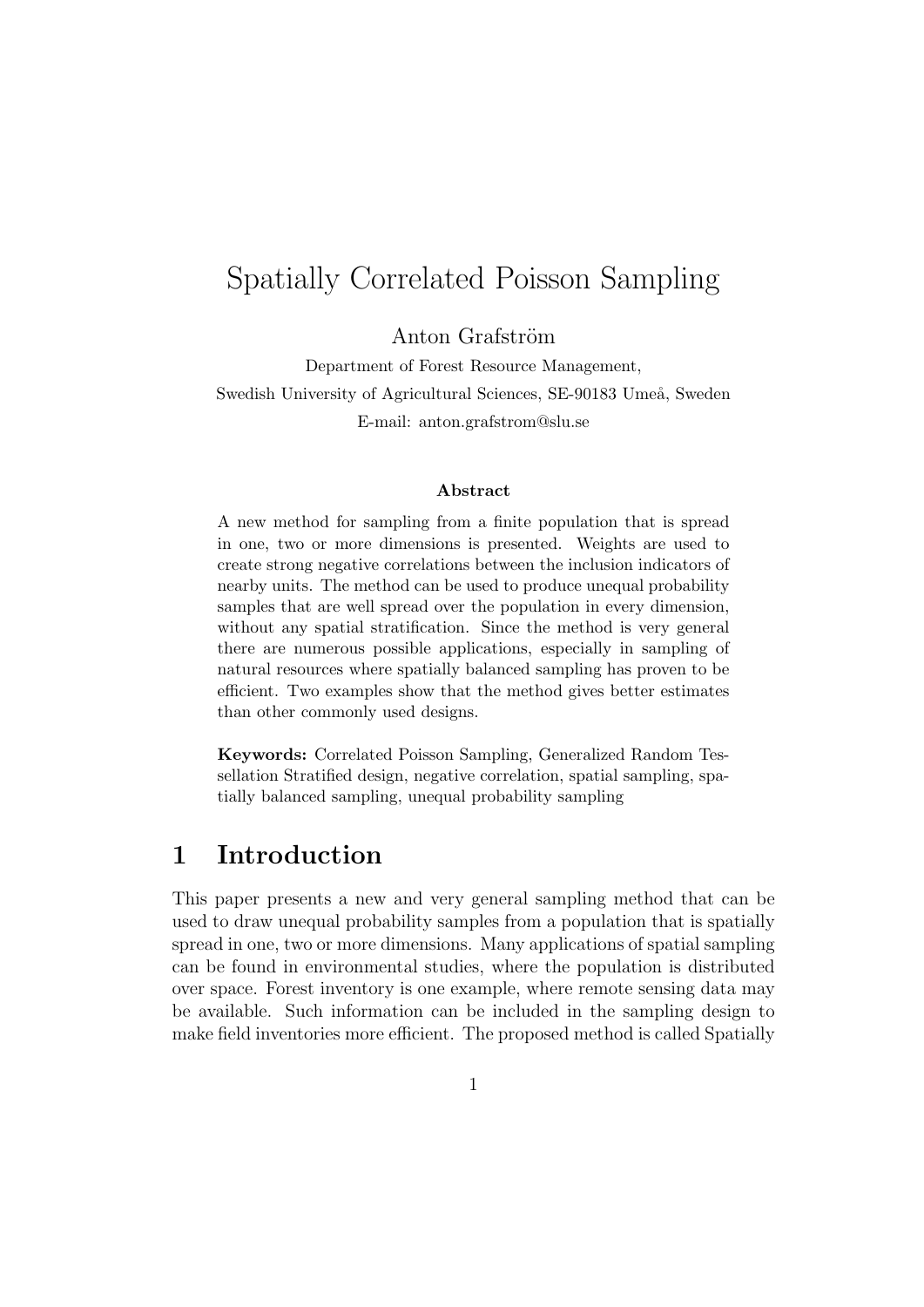Correlated Poisson Sampling (SCPS) and is a modification of Correlated Poisson Sampling (CPS), introduced by Bondesson & Thorburn (2008). With SCPS it is possible to select samples that are spatially balanced. The sample locations are then well distributed over the population, which has proven to be efficient for sampling natural resources.

One way to produce unequal probability samples that are well spread over the population is to make a spatial stratification. A problem with spatial stratification is that it is seldom clear how to stratify in a good way. If the inclusion probabilities are equal it is often very efficient to use maximal stratification, i.e. to select one or two units per stratum. It is not straightforward how to generalize this concept to unequal inclusion probabilities. Bondesson & Grafström  $(2010)$  extended Sampford's  $(1967)$  sampling design to make it possible to coordinate the selection of an unequal probability sample over many small strata when the inclusion probabilities have non-integer sums within strata. If the population is spatially stratified into small strata with inclusion probability sums greater than or equal to 1, then it is possible to make sure that the sample is well spread over the population. However, the stratification is somewhat arbitrary.

In one dimension (units along a line) it is possible to use systematic *π*ps sampling (see e.g. Brewer & Hanif, 1983, pp. 21-22) to produce unequal probability samples that are well spread over the population. This idea was generalized to two dimensions by Stevens & Olsen (2004) who introduced the Generalized Random-Tessellation Stratified (GRTS) design. The idea behind GRTS is to map the two-dimensional locations into one dimension while preserving some spatial order. The sample is then selected in one dimension, using systematic  $\pi$ ps sampling, and mapped back into two dimensions.

In order to use the new SCPS-design it is required that some kind of distance can be calculated between units. The focus is on introducing negative correlation between the inclusion indicators of units that are close in distance. In that way units that are close seldom appear simultaneously in the sample. The samples produced will then be well spread over the population. This can be achieved without spatial stratification. Before the design can be described, we need to introduce the sampling situation and some notation. Let  $U = \{1, 2, ..., N\}$  be a finite spatial population of N units. The goal is usually to estimate the population total of some study variable with value *yi* for unit *i*. We assume throughout that we want to estimate the total  $Y = \sum_{i=1}^{N} y_i$ .

If we have access to some auxiliary information, other than the location of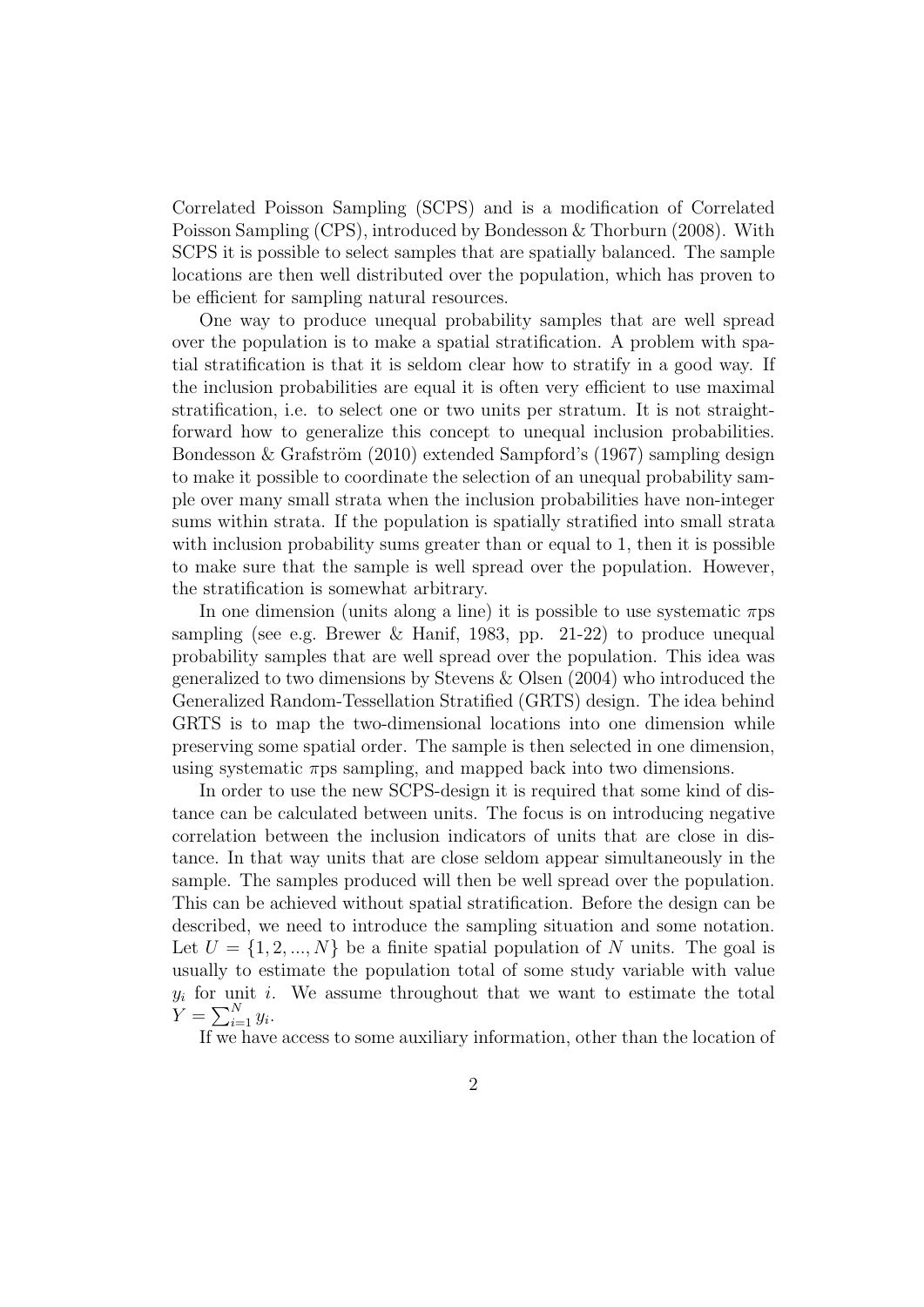the units, that information may be used. One example is when we know the value of a variable,  $z_i$ , for each unit *i* and  $z \propto y$  holds approximately. Then units will be sampled with a probability proportional to *z*, i.e. the inclusion probability  $\pi_i$  for unit *i* will be chosen as  $\pi_i = cz_i$ , where *c* is a positive constant. If such information is not available, sampling is made with equal inclusion probabilities for all units.

When a sample has been selected, the total *Y* can be estimated by the unbiased Horvitz-Thompson estimator

$$
\hat{Y}_{HT} = \sum_{i=1}^{N} \frac{y_i}{\pi_i} I_i,
$$
\n(1)

where  $I_i$ ,  $i = 1, 2, ..., N$ , are inclusion indicators, i.e.  $I_i = 1$  if unit *i* is in the sample and  $I_i = 0$  otherwise. If the sample size is random, then it is often better to use the nearly unbiased Horvitz-Thompson ratio estimator

$$
\hat{Y}_R = Z \frac{\sum_{i=1}^N \frac{y_i}{\pi_i} I_i}{\sum_{i=1}^N \frac{z_i}{\pi_i} I_i},\tag{2}
$$

where  $Z = \sum_{i=1}^{N} z_i$ . If  $\pi_i = cz_i$ , then  $\hat{Y}_R$  simplifies to

$$
\hat{Y}_R = \frac{Z}{|\mathbf{I}|} \sum_{i=1}^N \frac{y_i}{z_i} I_i,
$$

where  $|\mathbf{I}| = \sum_{i=1}^{N} I_i$  is the sample size. If the sample size is fixed and  $\pi_i = cz_i$ , then (2) and (1) are identical.

In section 2, the CPS-design is described. Then, in section 3, the generalization to spatial sampling is presented. Two simulation examples are provided in section 4 and variance estimation is discussed in section 5. Concluding comments are given in section 6.

### **2 Correlated Poisson Sampling**

Correlated Poisson Sampling was introduced by Bondesson & Thorburn (2008) as a method suitable for real time sampling with unequal inclusion probabilities. In real time sampling the units of the population are visited by the sampler one by one in some order. The sampler must decide at the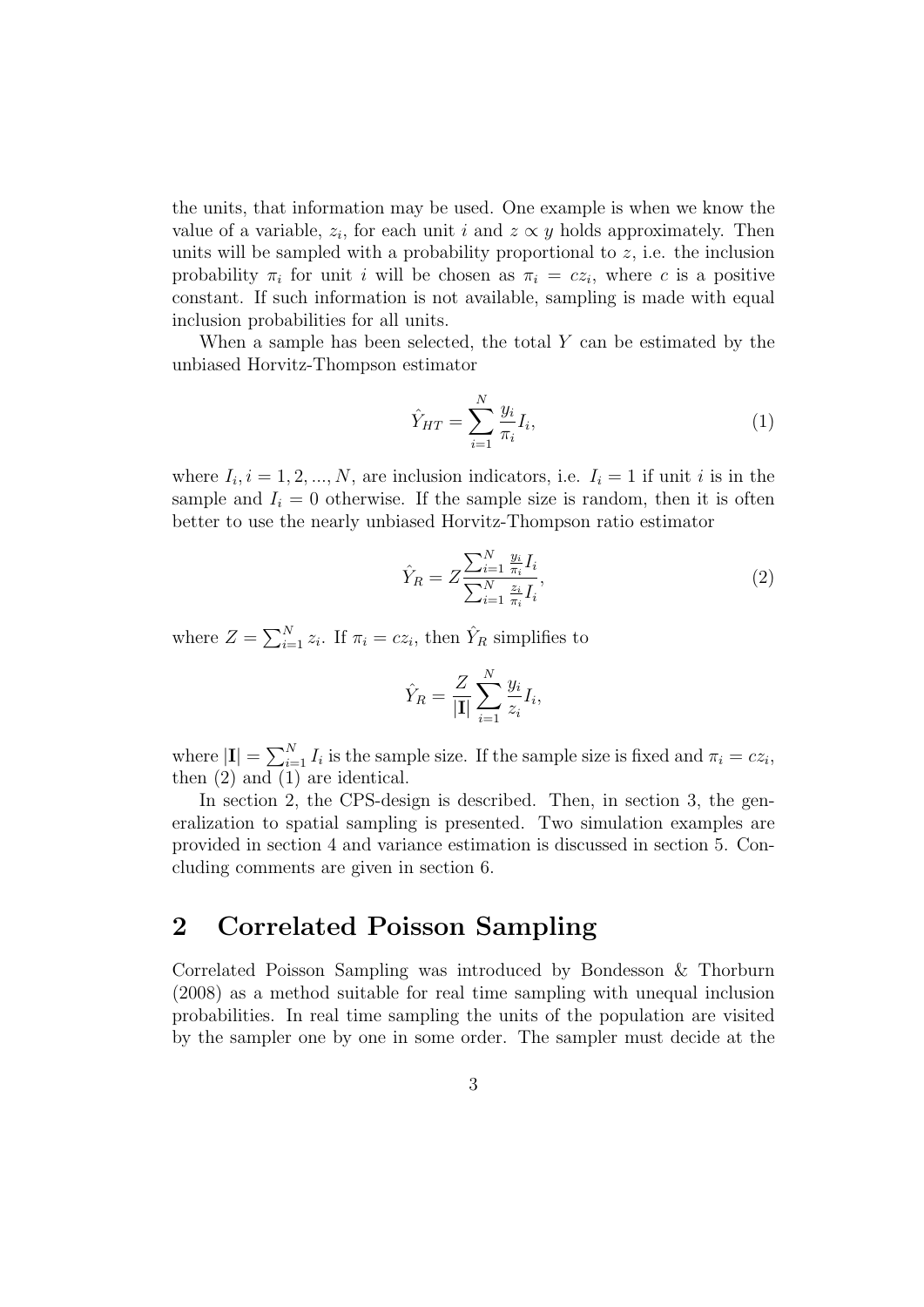visit whether or not the unit should be sampled. There is no possibility to re-visit units at a later time. The method can be used to create correlations as desired between the inclusion indicators. In real time sampling it is often good to have negative correlation between the inclusion indicators of units that are close in the order they are visited. The method is very flexible. In fact, every without replacement design with prescribed inclusion probabilities can be implemented by CPS, cf. Bondesson & Thorburn (2008). The method is list sequential, i.e. it is applied to a list of units and the sampling outcome is first decided for unit 1, then for unit 2 etc. After each sampling decision, the inclusion probabilities for the remaining units in the list are updated according to a specific updating rule.

Each unit *i* has a prescribed inclusion probability  $\pi_i$ ,  $i = 1, 2, ..., N$ , with Each unit *i* has a prescribed inclusion probability  $\pi_i$ ,  $i = 1, 2, ..., N$ , with  $\sum_{i=1}^{N} \pi_i = n$ . Thus the expected sample size is *n*. We will assume that *n* is an integer, but that is not required for CPS to work. However it simplifies comparisons between different approaches. The method works as follows. First unit 1 is included with probability  $\pi_1^{(0)} = \pi_1$ . If unit 1 was included, we set  $I_1 = 1$  and otherwise  $I_1 = 0$ . Generally at step *j*, when the values for  $I_1, ..., I_{j-1}$  have been recorded, unit *j* is included with probability  $\pi_j^{(j-1)}$ . Then the inclusion probabilities are updated for the units  $i = j + 1, ..., N$ , according to

$$
\pi_i^{(j)} = \pi_i^{(j-1)} - (I_j - \pi_j^{(j-1)})w_j^{(i)},\tag{3}
$$

where  $w_i^{(i)}$  $j^{(i)}$  are weights given by unit *j* to the units  $i = j + 1, j + 2, ..., N$  and  $\pi_i^{(0)} = \pi_i$ . For unit *j* it is convenient to let  $\pi_j^{(k)} = I_j$  for  $k \geq j$ . The updating can then be illustrated as

$$
\pi^{(0)}: \begin{array}{lllllllllll} \pi_1^{(0)}: & \pi_1 & \pi_2 & \pi_3 & \pi_4 & \cdots & \pi_N \\ \pi^{(1)}: & I_1 & \pi_2^{(1)} & \pi_3^{(1)} & \pi_4^{(1)} & \cdots & \pi_N^{(1)} \\ \pi^{(2)}: & I_1 & I_2 & \pi_3^{(2)} & \pi_4^{(2)} & \cdots & \pi_N^{(2)} \\ \pi^{(3)}: & I_1 & I_2 & I_3 & \pi_4^{(3)} & \cdots & \pi_N^{(3)} \\ \vdots & \vdots & \vdots & \vdots & \vdots & \ddots & \vdots \\ \pi^{(N)}: & I_1 & I_2 & I_3 & I_4 & \cdots & I_N \end{array}
$$

Thus we gradually update the inclusion probability vector in *N* steps, until it becomes the vector of inclusion indicators.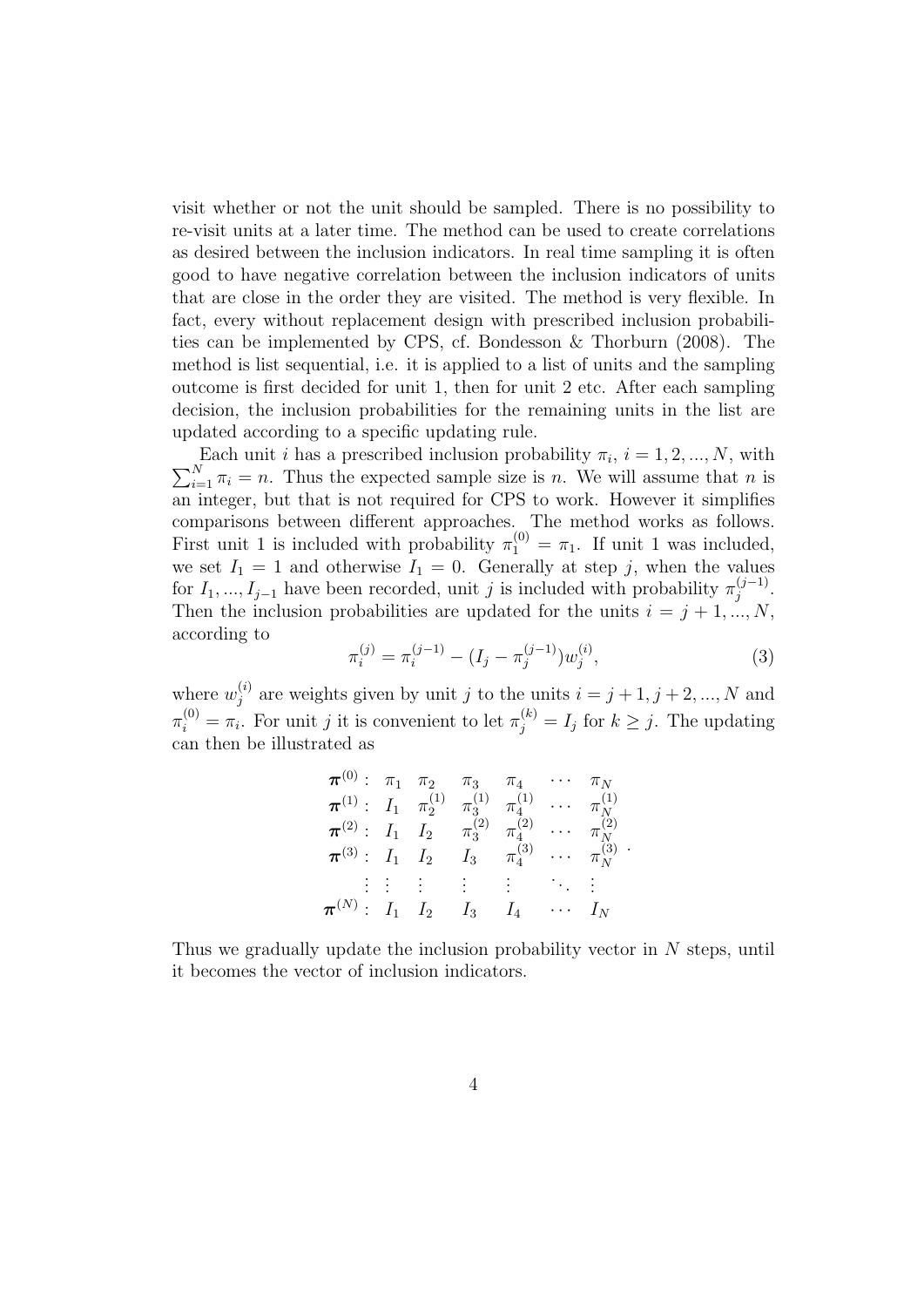#### **2.1 The weights**

Since every without replacement design with prescribed inclusion probabilities can be implemented by CPS, it all comes down to finding weights that give the desired design or properties. The weight  $w_i^{(i)}$  $j^{(i)}$ ,  $j < i$ , determines how the inclusion probability for unit *i* should be affected by the sampling outcome for unit *j*. More precisely, the weight  $w_i^{(i)}$  $j^{(i)}$ ,  $j < i$ , may depend on the previous sampling outcome  $I_1, I_2, ..., I_{j-1}$  but not on the future outcomes  $I_j$ ,  $I_{j+1}$ , ...,  $I_N$ . From (3), we see that the weights should also satisfy the following restrictions

$$
-\min\left(\frac{1-\pi_i^{(j-1)}}{1-\pi_j^{(j-1)}},\frac{\pi_i^{(j-1)}}{\pi_j^{(j-1)}}\right) \le w_j^{(i)} \le \min\left(\frac{\pi_i^{(j-1)}}{1-\pi_j^{(j-1)}},\frac{1-\pi_i^{(j-1)}}{\pi_j^{(j-1)}}\right) \tag{4}
$$

in order for  $0 \leq \pi_i^{(j)} \leq 1$ ,  $i = j + 1, j + 2, ..., N$ , to hold. Besides these restrictions the weights may be chosen freely. The unconditional inclusion probabilities are not affected by the weights since

$$
E(\pi_i^{(i-1)}) = E(E(\pi_i^{(i-1)} | \pi_i^{(i-2)})) = E(\pi_i^{(i-2)}) = \cdots = \pi_i.
$$

Thus the method always gives the prescribed inclusion probabilities  $\pi_i$ ,  $i =$ 1*,* 2*, ..., N*. As can be seen from the restrictions (4) it is possible to have negative weights. Usually positive weights give negative correlations between the inclusion indicators and negative weights give positive correlation. In this paper, the focus is on positive weights.

Bondesson & Thorburn (2008) gave some examples on how to choose the weights to get some specific designs. They also derived a general expression for the weights needed to implement any specific design. However, such weights are in general not practical to calculate.

Another important result about the weights, given by Bondesson & Thorburn (2008), is that if the weights  $w_i^{(i)}$  $j^{(i)}$ ,  $j < i$ , sum to 1 for each  $j < N$ , then a fixed sample size is obtained if the  $\pi_i$ s sum to an integer. Since a fixed sample size often is desirable, we try to construct weights that sum to 1.

Different strategies for choosing the weights for the real time sampling situation were investigated by Grafström  $(2010a)$ . Those strategies depended solely on the order of the units in the list. More weight was given to units that followed close in the order. For some different sampling situations, those strategies gave very promising results in terms of low variance for the Horvitz-Thompson ratio estimator. The gain was the greatest when there existed some trend in the ratios  $y_i/z_i$  over the ordered population.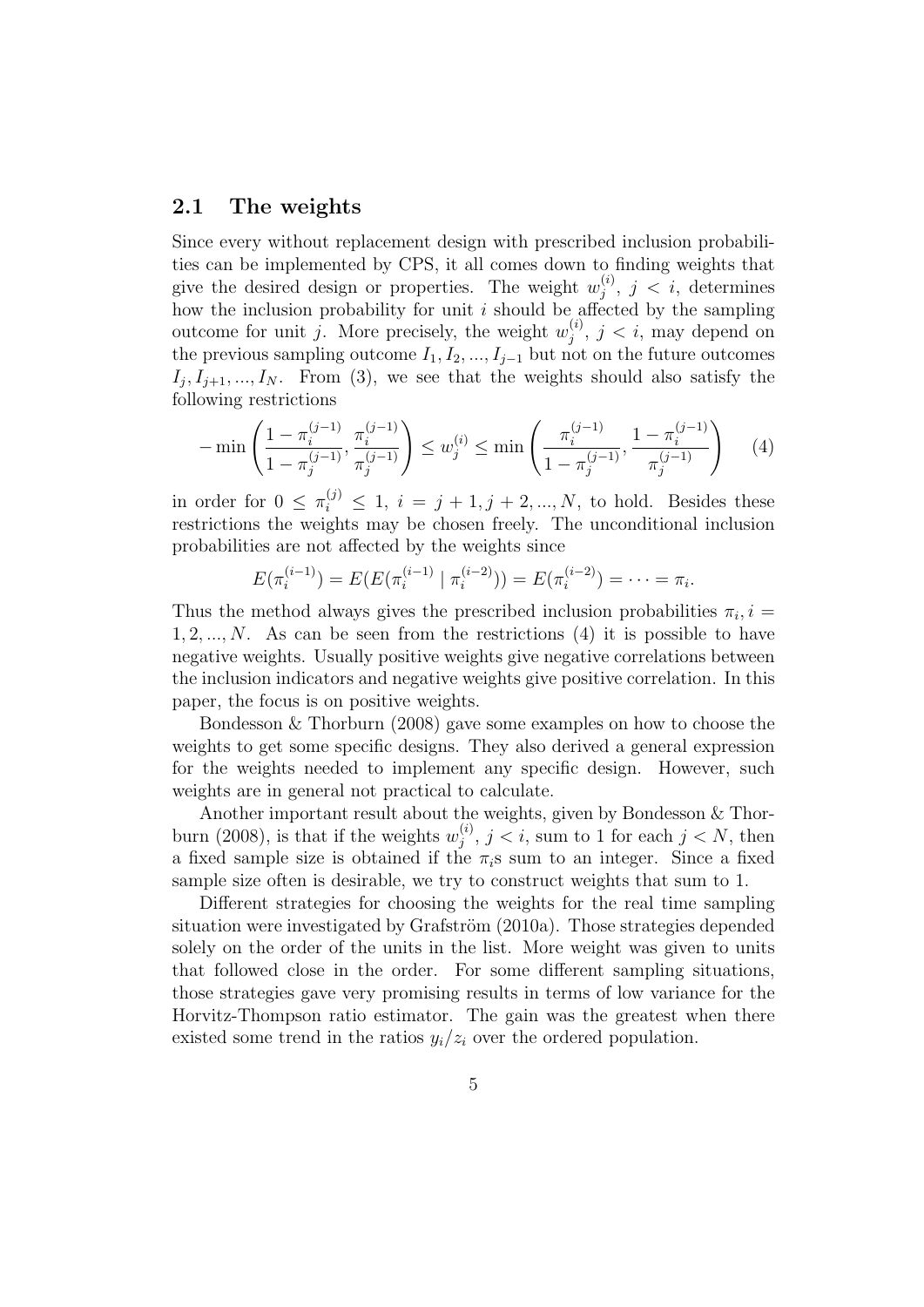### **2.2 The probability function**

*N*

A sampling design and all its properties are given by its probability function. The probability function may be of theoretical interest and can give a better understanding of the sampling method. A random sample is described by the vector of inclusion indicators  $I = (I_1, I_2, ..., I_N)$  and a sample, which is the outcome of **I** is here denoted by **x**. By using the fact that the implementation is list sequential and that the updated inclusion probabilities are known for a generated sample **x**, the probability function for CPS can be written as

$$
\Pr(\mathbf{I} = \mathbf{x}) = \prod_{i=1}^{N} \left( \pi_i^{(i-1)} \right)^{x_i} \left( 1 - \pi_i^{(i-1)} \right)^{1 - x_i}, \ \ \mathbf{x} \in \{0, 1\}^{N}, \tag{5}
$$

cf. Grafström (2010b). Notice that  $\pi_i^{(i-1)}$  is a function of the first  $i-1$ components of **x** and can be recursively calculated by using the updating rule (3).

## **3 Spatially Correlated Poisson Sampling**

It is possible to adapt the CPS method by introducing a distance between units, rather than just having an ordered list of the units. The new method, SCPS, works exactly as CPS and it is applied to an ordered list of units. The only additional requirement is that the distance between all units must be known. The SCPS-design is a set of strategies for choosing weights for CPS. We need a distance function  $d(i, j)$  that gives a distance between units *i* and *j*. The distance  $d(i, j)$  may be the Euclidean distance or some other general distance measure. In some cases it may suffice to rank the distances to determine which unit is the closest, the next closest etc. Two different strategies for choosing the weights are given here.

### **3.1 Maximal weights**

One approach to choose weights is that unit  $j$  first gives as much weight as possible to the closest unit (in distance) among the units  $i = j+1, j+2, ..., N$ , then as much weight as possible to the second closest unit etc. with the restriction that the weights sum to 1. This strategy is called the maximal weight strategy. If distances can be equal, then the weight is distributed equal on those units that have equal distance if possible. The first priority is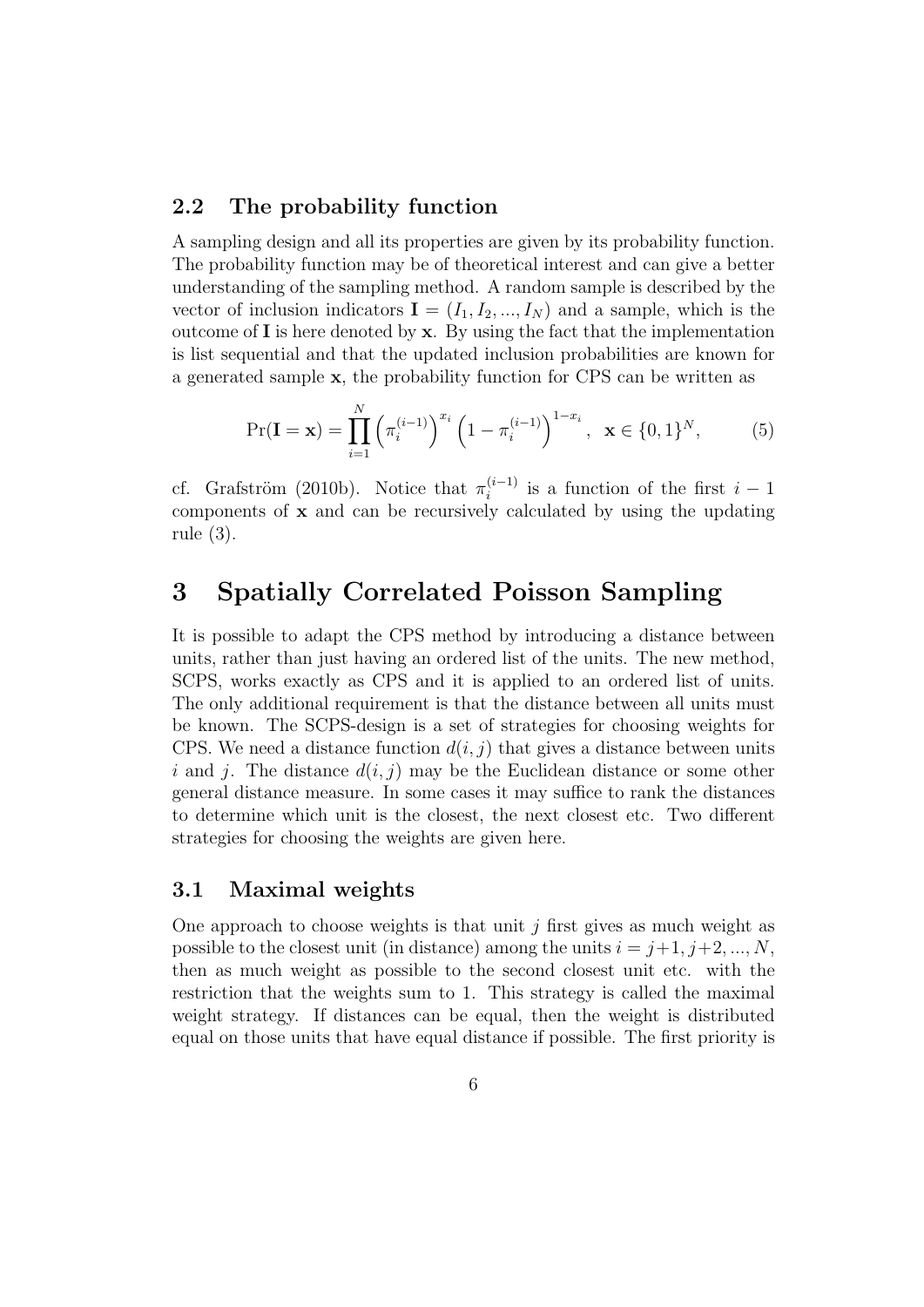that weight is not put on a unit if it is possible to put the weight on a closer unit. The maximal weight strategy always produces samples of fixed size if the inclusion probabilities sum to an integer.

**Example 1.** A small population of size  $N = 4$  is used to illustrate how the weights are distributed with the maximal weight strategy. The units are shown in Figure 1. All distances between the units are equal to 1 except for the distance between unit 2 and 4, which is 1.73. Let  $\pi_1 = 0.8$ ,  $\pi_2 = 0.2$ ,  $\pi_3 = 0.8$  and  $\pi_4 = 0.2$ , which gives a sample size of  $n = 2$ . The visiting order



Figure 1: A small population used to illustrate the maximal weight strategy.

is chosen to be 1*,* 2*,* 3*,* 4 and thus the sampling starts with unit 1, which has 3 closest units. According to the restrictions (4) on the weights, unit 1 can give a maximal weight of 1 to unit 2, a maximal weight of 0.25 to unit 3 and a maximal weight of 1 to unit 4. Now, we always begin to give weight to the unit with the smallest maximal weight among units at equal distance. We try to distribute the weight as equal as possible, which means that we try to give unit 3 weight 1*/*3. Since it is not possible to give unit 3 weight 1*/*3, we give it the maximal weight 0.25. Unit 1 now has a total weight of 0.75 left to give to the units 2 and 4. Since the maximal weights for unit 2 and unit 4 are equal we can start with unit 2. Then we try to give unit 2 the weight  $0.75/2 = 0.375$ , which is possible. The remaining weight  $0.375$  is put on unit 4. We set  $I_1 = 1$  with probability 0.8 and  $I_1 = 0$  with probability 0.2. If we assume that  $I_1 = 1$ , then we get the following new probabilities  $\pi_2^{(1)} = 0.125$ ,  $\pi_3^{(1)} = 0.75$  and  $\pi_4^{(1)} = 0.125$ . Since the outcome is decided for unit 1 it is not considered further and we move on to unit 2, which is easier to handle since there are no units at equal distance any more. The closest unit to unit 2 is now unit 3 and the maximal weight to give unit 3 is 0*.*75*/*0*.*875 so it receives that weight. Unit 4 receives the remaining weight 0*.*125*/*0*.*875. We set  $I_2 = 1$  with probability  $\pi_2^{(1)} = 0.125$  and  $I_2 = 0$  with probability 0.875. If the outcome is  $I_2 = 1$  the sampling is finished since we would have  $\pi_3^{(2)} = 0$ and  $\pi_4^{(2)} = 0$ . If the outcome is  $I_2 = 0$ , the procedure continues similarly.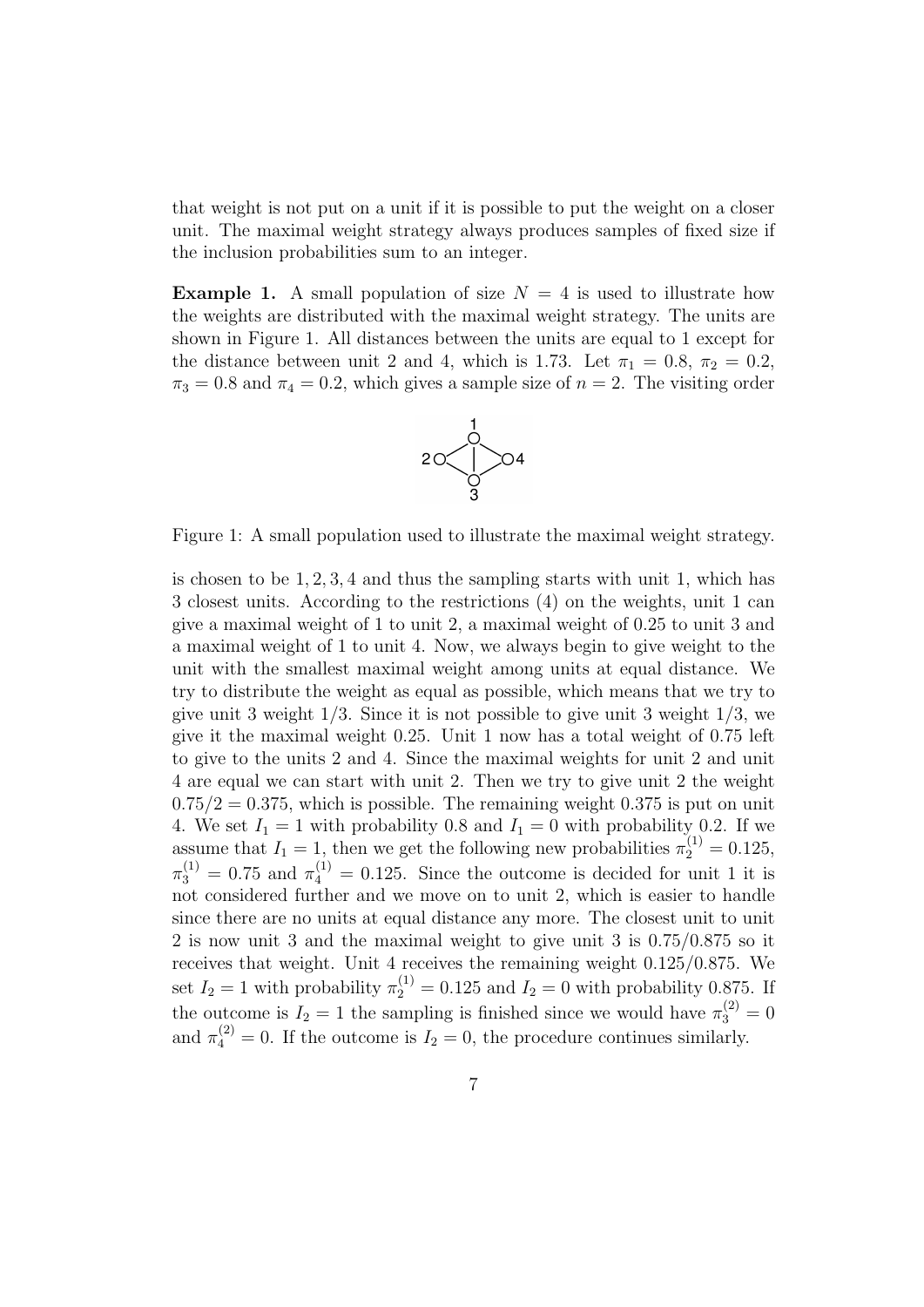A property of the maximal weight strategy is that it balances the sample size locally, like a form of loose stratification without strict borders. For any subset A of all units within some subregion, the number of selected units  $\sum_{i \in A} I_i$  will be close to the sum of the inclusion probabilities  $\sum_{i \in A} \pi_i$ . In a sense it is not possible to make the local sample sizes more balanced. In some cases stratification, with fixed sample size within strata, automatically appear as the following theorem shows.

**Theorem 1.** *Let the population consist of two separated regions A and B, such that the within region distances are always less than the distance between units in different regions. If*  $\sum_{i \in A} \pi_i = n_A$  *and*  $\sum_{i \in B} \pi_i = n_B$ *, where*  $n_A$  *and n<sup>B</sup> are positive integers, then the maximal weight strategy produces samples of fixed sizes, n<sup>A</sup> and n<sup>B</sup> respectively. The sample sizes will be fixed regardless of the order of the sampling.*

*Proof.* Unit *j* (in the arbitrary given order) must distribute weights that sum to 1 in order to keep the sum of the updated inclusion probabilities constant. By construction of the maximal weight strategy, unit *j* will first put weight on the closest unit among the units  $j + 1, ..., N$ . Hence the weight is put on units in the same region first. It remains to show that it is always possible to distribute weights with sum 1 within the same region as unit *j*. If we assume the opposite, that no such solution is possible with maximal weights, then it is not possible to select a fixed size sample from this region and respect the inclusion probabilities using any other design. Since we know that if e.g.  $\sum_{i \in A} \pi_i = n_A$  and  $n_A$  is integer it is always possible to select a fixed size sample that respect the inclusion probabilities, by using e.g. systematic *π*ps design, a solution exist for the maximal weight strategy as well.  $\Box$ 

**Remark 1.** Theorem 1 can be directly extended to any number of similarly separated regions with integer valued inclusion probability sums.

### **3.2 Gaussian preliminary weights**

Another strategy is to choose preliminary weights with sum 1 that are controlled by a Gaussian distribution centred at the position of unit *j*. The weights may then be chosen as

$$
w_j^{(i)*} \propto \exp\left(-\left(d(i,j)/\sigma\right)^2\right), \quad i = j+1, j+2, ..., N. \tag{6}
$$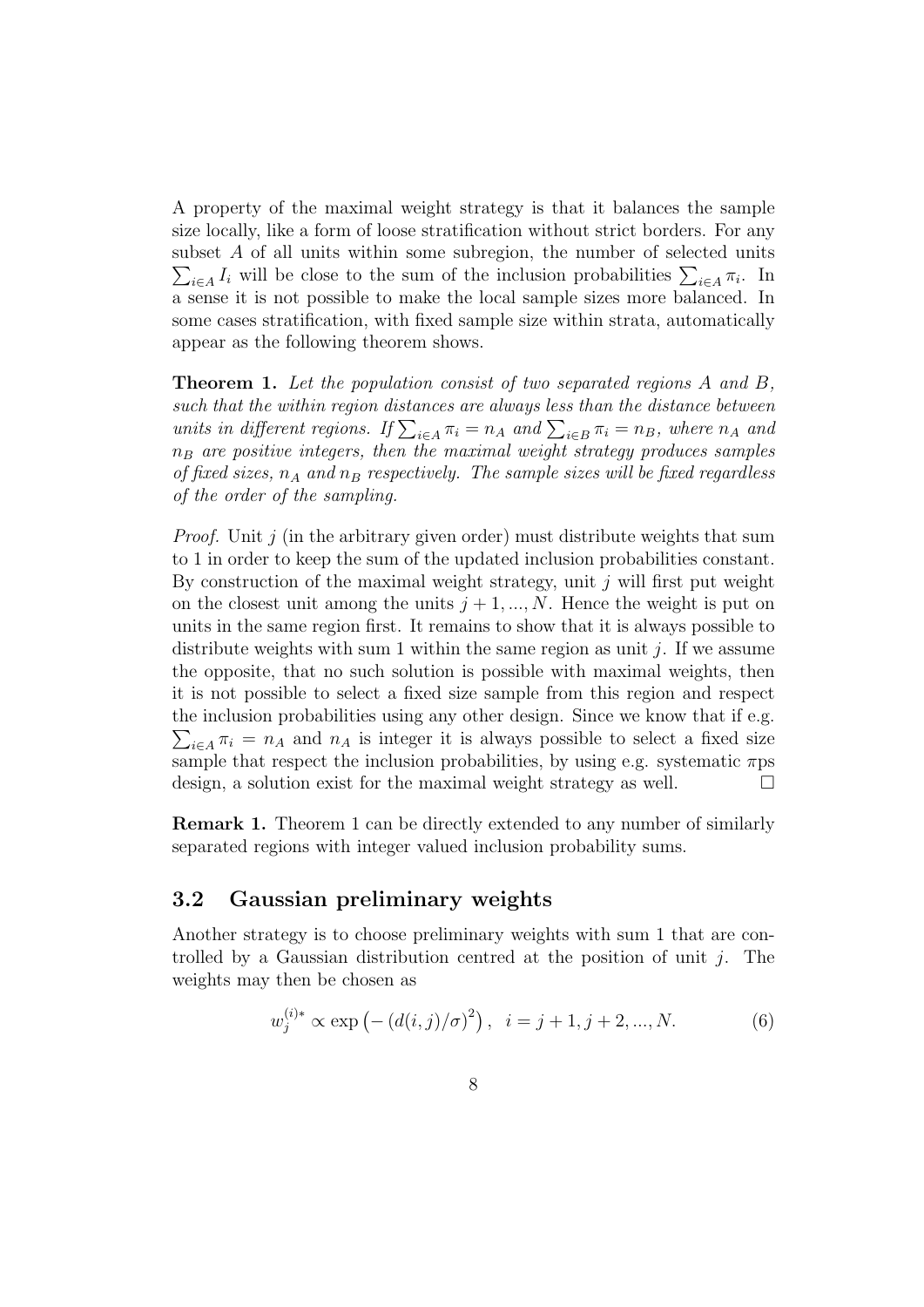Here  $\sigma$  is a parameter that can be used to control the spread of the weights. Evidently more weight is put on units that are close and all units on the same distance receive the same preliminary weight. How to choose the scaling parameter  $\sigma$  depends on the distance between units. One option is to choose  $\sigma$  as the average (or median) of the distances between each unit and its closest neighbour. The weights are called preliminary since the restrictions, (4), may interfere and cut off some weights. Thus the weights that are used may be smaller than the preliminary weights. This fact will generally cause a very small variation in the sample size.

**Remark 2.** For both maximal weights and Gaussian preliminary weights, the order of the units in the list does affect the design. If the order is changed, then the second order inclusion probabilities may be changed. Nonetheless the design has the same general properties no matter how the units are ordered since the weights depend on distances. Thus it is not so important how the units are ordered. The samples will always be well spread over the population, so the efficiency of the method is practically independent of the ordering.

## **4 Simulation studies**

In this section the SCPS-design is tested in different sampling situations by use of simulation. The approach of Voronoi polygons, suggested by Stevens & Olsen (2004), is used to compare spatial balance. We assume that  $n =$  $\sum_{i=1}^{N} \pi_i$  is a positive integer. For a sample of units  $\{u_1, u_2, ..., u_n\}$ , the Voronoi polygon for the sample unit  $u_i$  include all population units closer to  $u_i$  than to any other sample unit  $u_j$ . See Figure 2 for an example. Let  $v_i$  be the sum of the inclusion probabilities of all units in the *i*th Voronoi polygon. If a population unit has equal distance to two or more sample units, then it is included in more than one polygon. The inclusion probability of that unit is then divided equally to each polygon it is included in.

For a randomly chosen sample unit  $u_i$ , we have  $E(v_i) = 1$  since there are *n* units in the sample and  $\sum_{i=1}^{n} v_i = \sum_{i=1}^{N} \pi_i = n$ . For a spatially balanced sample, all the  $v_i$ s should be close to 1. Let  $\mathbf{v} = (v_1, v_2, ..., v_n)$ . Then the variance

$$
var(\mathbf{v}) = \frac{1}{n} \sum_{i=1}^{n} (v_i - 1)^2
$$
 (7)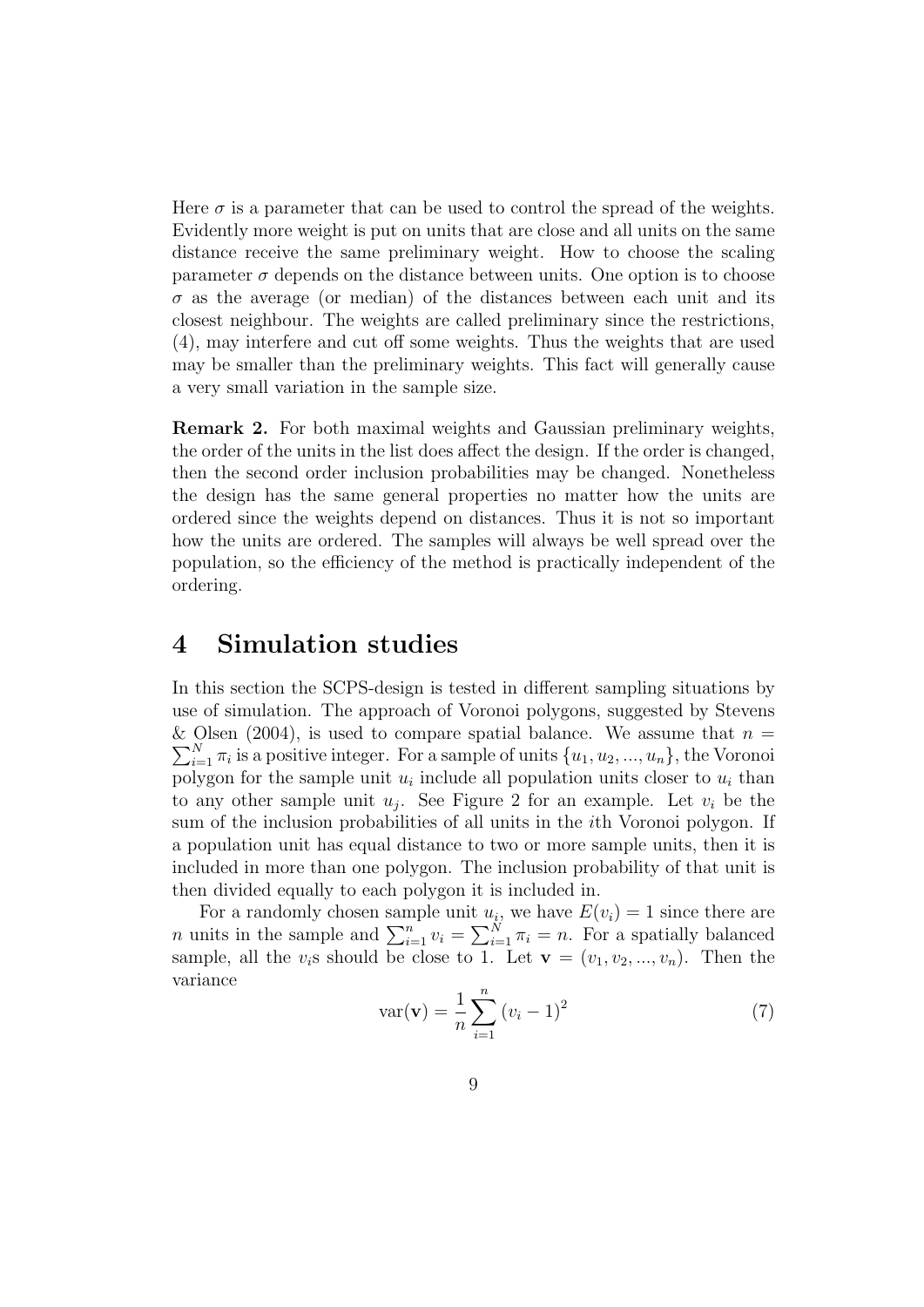

Figure 2: Example of Voronoi polygons. The locations of the sample units used to construct the Voronoi polygons are marked with black dots and the locations of the non-sampled units are marked with circles. For a balanced sample there should be approximately equal amount of probability mass in each polygon.

is used as a measure of spatial balance for a sample. To compare different sampling designs, the mean of (7) is computed over many repeated samples.

**Example 2.** In this example we consider a 10x10 grid where each cell has length and width 1 and correspond to one unit. We wish to estimate the total of a variable *y* that has value  $y_i$  for unit *i*. The units in row 1 are labelled 1-10 consecutively, and the units in row 2 are labelled 11-20 etc. The x-position for unit *i* is given by its column number and the y-position by its row number. The auxiliary information *z* is given by

$$
z = \left(\begin{array}{ccccccc} 1 & 1 & 1 & 2 & 2 & 2 & 2 & 2 & 2 & 2 \\ 1 & 1 & 2 & 3 & 3 & 4 & 4 & 4 & 3 & 3 \\ 1 & 2 & 3 & 4 & 4 & 5 & 5 & 5 & 4 & 4 \\ 2 & 3 & 4 & 5 & 6 & 7 & 7 & 7 & 6 & 5 \\ 2 & 3 & 4 & 6 & 7 & 8 & 9 & 8 & 7 & 6 \\ 2 & 4 & 5 & 7 & 8 & 9 & 10 & 9 & 8 & 7 \\ 2 & 4 & 5 & 7 & 9 & 10 & 10 & 10 & 9 & 7 \\ 2 & 4 & 5 & 7 & 8 & 9 & 10 & 9 & 8 & 7 \\ 2 & 3 & 4 & 6 & 7 & 8 & 9 & 8 & 7 & 6 \\ 2 & 3 & 4 & 5 & 6 & 7 & 7 & 7 & 6 & 5 \end{array}\right)
$$

*.*

There is a strong spatial trend in  $z$  with a peak at  $z_{67}$  (row 7, column 7). The auxiliary information may be the result of remote sensing and correspond to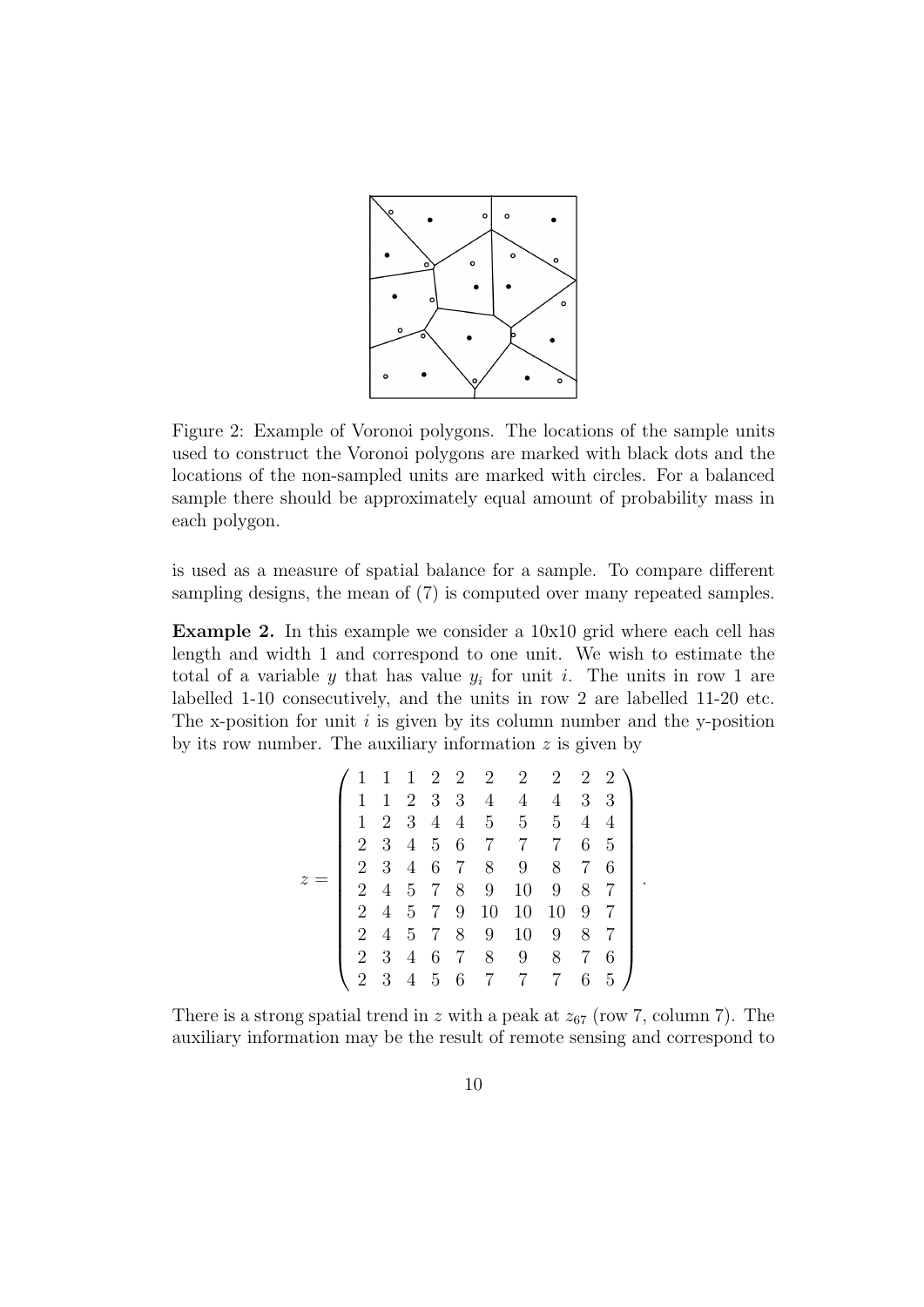average intensity for each cell. To also have a spatial trend in the ratios, we have assumed the following relationship for the ratios  $y_i/z_i$ 

$$
y_i/z_i = 1.1 - 0.2 \times \frac{z_i - \min_i(z_i)}{\max_i(z_i) - \min_i(z_i)}
$$
.

Then  $y_i/z_i$  has a perfect linear trend in  $z_i$  and hence also a trend in space. The ratios vary from 1.1 for the smallest  $z_i$  to 0.9 for the largest  $z_i$ . This corresponds to a situation where small intensities tend to overestimate the target variable and larger intensities tend to underestimate the target variable, which is common with remote sensing data. Of course, an error term can be added to the ratios to make the situation more realistic, but adding noise makes it more difficult to see which methods really can capture the spatial trends.

From the population of size  $N = 100$  we shall sample  $n = 25$  units. The inclusion probabilities are chosen as  $\pi_i = cz_i$  with  $\sum_{i=1}^{N} \pi_i = n$  for the unequal probability designs. The following sampling designs are compared.

- *•* SCPS with maximal weights (SCPS 1), which gives spatially balanced samples of fixed size with prescribed inclusion probabilities.
- SCPS with weights chosen as (6) with Euclidean distance and  $\sigma = 1$ (SCPS 2), which gives spatially balanced samples of random size with prescribed inclusion probabilities. The variation in the sample size is generally very small.
- Generalized Random-Tessellation Stratified (GRTS), which gives spatially balanced samples of fixed size with prescribed inclusion probabilities.
- *•* Maximum stratification (MSTRAT) with selection of one unit per stratum with equal inclusion probabilities. The grid is stratified into 25 strata of size 2x2 and one unit is selected with simple random sampling within each stratum.
- Sampford sampling (SAMPF), which gives samples of fixed size and prescribed inclusion probabilities but does not produce spatially balanced samples.
- *•* Poisson sampling (POISS), which gives samples of varying size and prescribed inclusion probabilities but does not produce spatially balanced samples.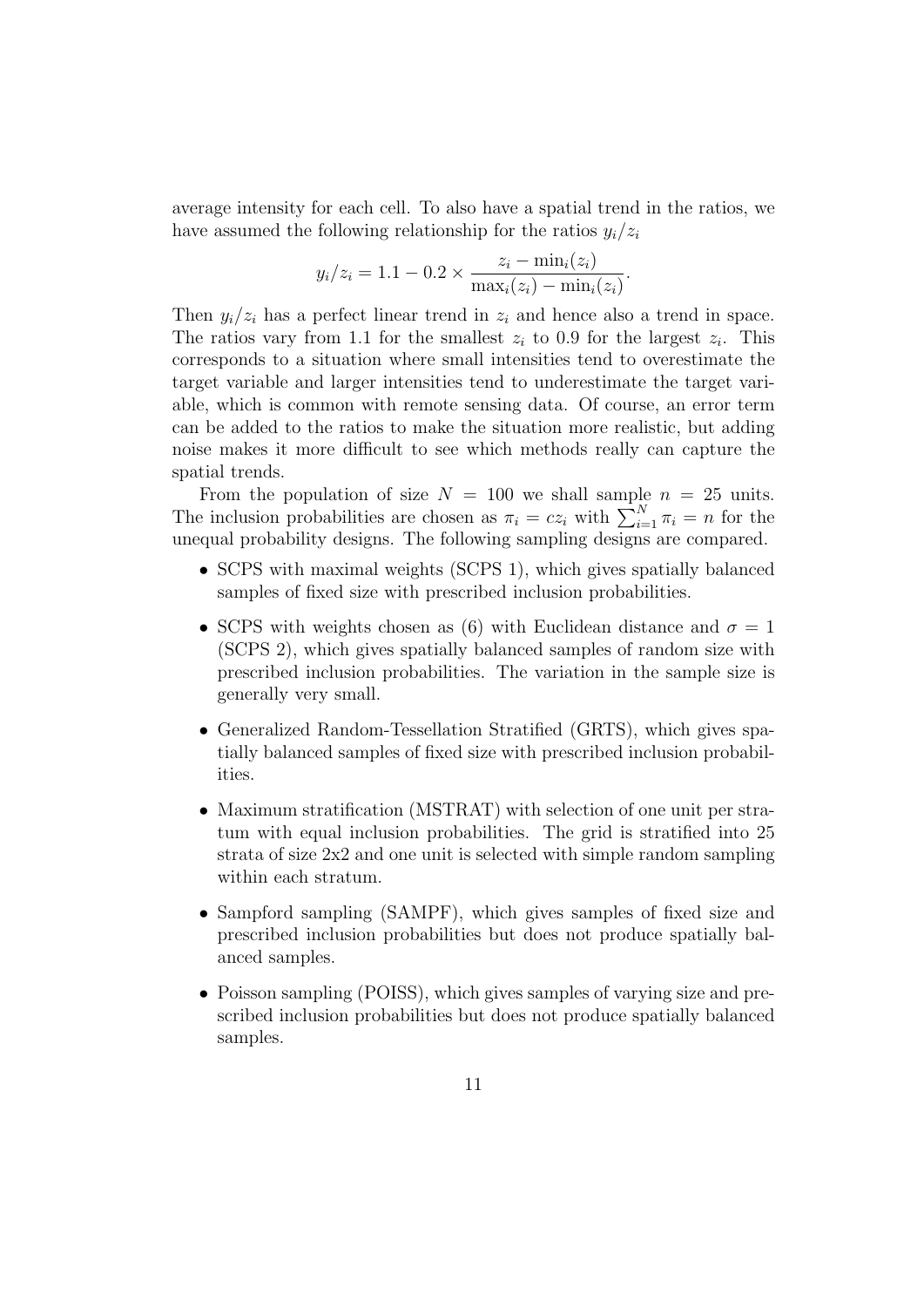• Simple random sampling (SRS) with equal inclusion probabilities, which does not produce spatially balanced samples.

For all designs, the HT-ratio estimator (2) is used. For SRS and MSTRAT the estimator is used with equal inclusion probabilities  $(\pi_i = 1/4)$ . Hence the strong auxiliary information is utilized even for SRS and MSTRAT, but in the estimation stage instead of being directly included in the sampling design.

A total of  $n(s) = 1000$  samples were selected with each design and the mean square error (MSE) was estimated as

$$
MSE_{Sim}(\hat{Y}) = \frac{1}{n(s)} \sum_{s} (\hat{Y}(s) - Y)^2.
$$
 (8)

The results for this simulation are found in Table 1 and as we can see, the best result is obtained for SCPS 1 followed by SCPS 2. A bit surprising is that MSTRAT is more efficient than SAMPF since MSTRAT does not use unequal probabilities. Thus it is more important to spread the sample over space than to use unequal inclusion probabilities and ignore spatial trends. The GRTS design performs well and is better than MSTRAT as expected. We notice that the HT-ratio estimator seems to be slightly biased under the MSTRAT design.

**Example 3.** In this example a population of size  $N = 20$  is used. The population can be seen in Figure 3 and the details are listed in Appendix. Before the sampling is performed we have only information about the location of the units. Thus sampling is made with equal inclusion probabilities. It is not clear how to stratify on location for this population and hence SCPS will be compared to GRTS and SRS. For SCPS we use maximal weights (SCPS 1) and Gaussian preliminary weights with  $\sigma = 1$  (SCPS 2). Samples of size *n* = 8 are selected and we want to estimate the total of a variable *y* that has value  $y_i$  for unit *i*. A total of  $n(s) = 1000$  samples were selected and the MSE was estimated by (8). The estimator used is the HT-ratio estimator (2) with  $\pi_i = 8/20$  and  $z_i = 1$  for all units. The results are listed in Table 2. We see that SCPS 1 is the most efficient design followed closely by SCPS 2. Both these designs succeed in capturing the spatial trend. The GRTS design is more efficient than the SRS design, but not as efficient as SCPS.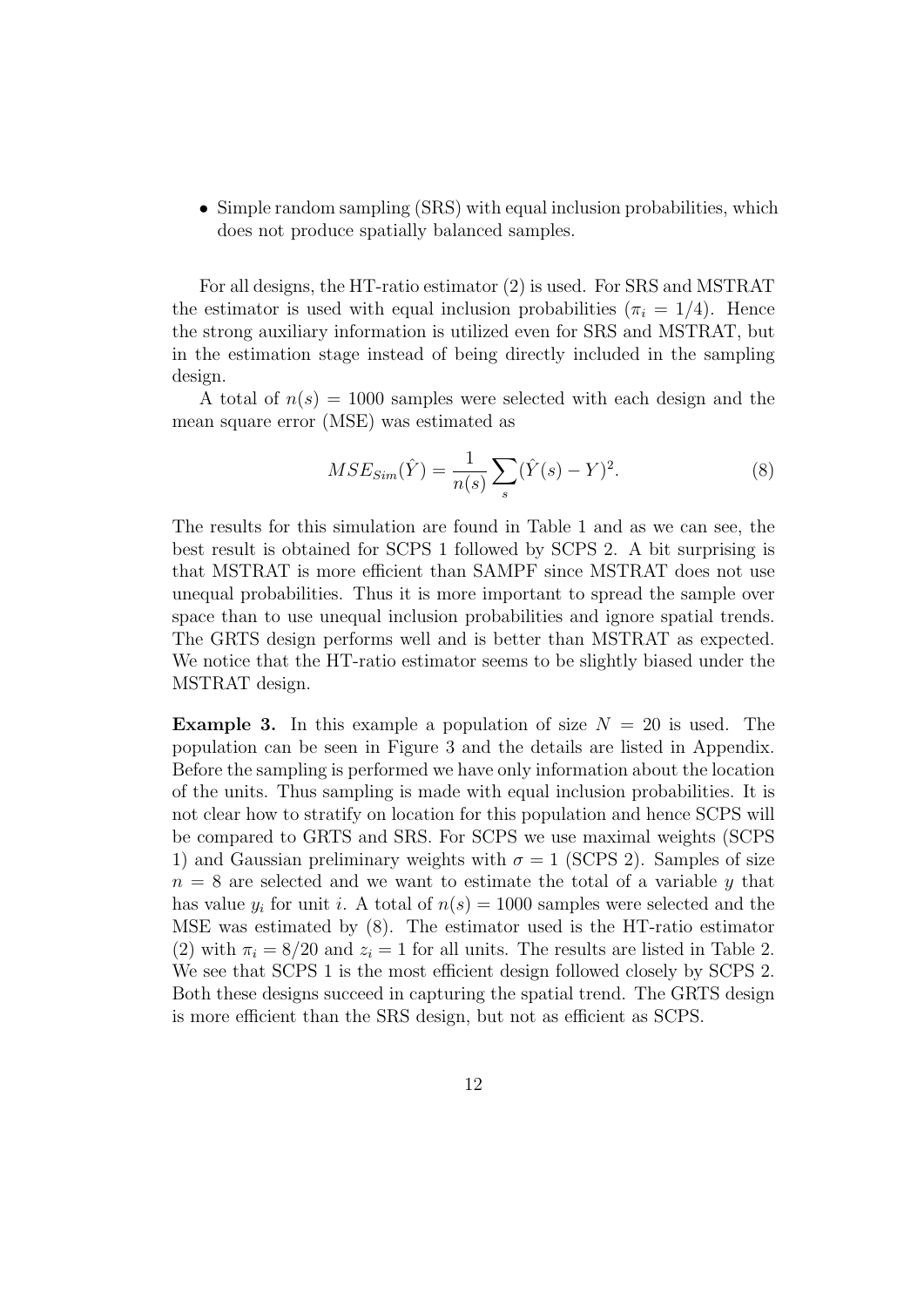Table 1: Simulation results for Example 2. The true total is  $Y = 505.59$ . The presented measure of spatial balance is the mean of (7) over all simulated samples. A low value indicates a high degree of spatial balance. For MSTRAT and SRS, (7) is calculated with equal inclusion probabilities and the spatial balance of these designs should not be directly compared to the unequal probability designs.

| Design            | mean(Y) | $MSE_{Sim}(Y)$ | Spatial balance |
|-------------------|---------|----------------|-----------------|
| SCPS1             | 505.70  | 2.7            | 0.062           |
| SCPS <sub>2</sub> | 505.65  | 4.7            | 0.071           |
| <b>GRTS</b>       | 505.53  | 6.8            | 0.096           |
| <b>MSTRAT</b>     | 508.61  | 15.3           | 0.063           |
| <b>SAMPF</b>      | 505.61  | 22.1           | 0.219           |
| <b>POISS</b>      | 505.37  | 23.0           | 0.243           |
| <b>SRS</b>        | 506.19  | 26.1           | 0.238           |

**Remark 3.** Of course, a computer program is needed to select SCPS samples. All designs were implemented in the R statistical programming language, except for the GRTS design for which the R package spsurvey (Kincaid, 2009) was used. SCPS can be used for fairly large populations. Selecting a sample from a population of size 1000 takes less than 1 second and selecting a sample from a population of size 10000 takes about 30 seconds (on a Dell Latitude E6410). A population size of 100000 is also feasible and selecting a sample takes about one hour. For really large populations, a rough initial spatial stratification is recommended to have feasible population sizes. Such a stratification does not significantly affect the overall spatial balance.

# **5 Variance estimation**

Variance estimation can be a bit tricky for SCPS in general. If the maximal weight strategy is used, then many of the second order inclusion probabilities will be zero. This makes it impossible to make a design-based unbiased estimator of the variance. For other weight strategies, that spread the weights more, it is possible to approximate the second order inclusion probabilities and obtain an approximately unbiased design-based variance estimator cf. Bondesson & Thorburn (2008). However, if the weights are more spread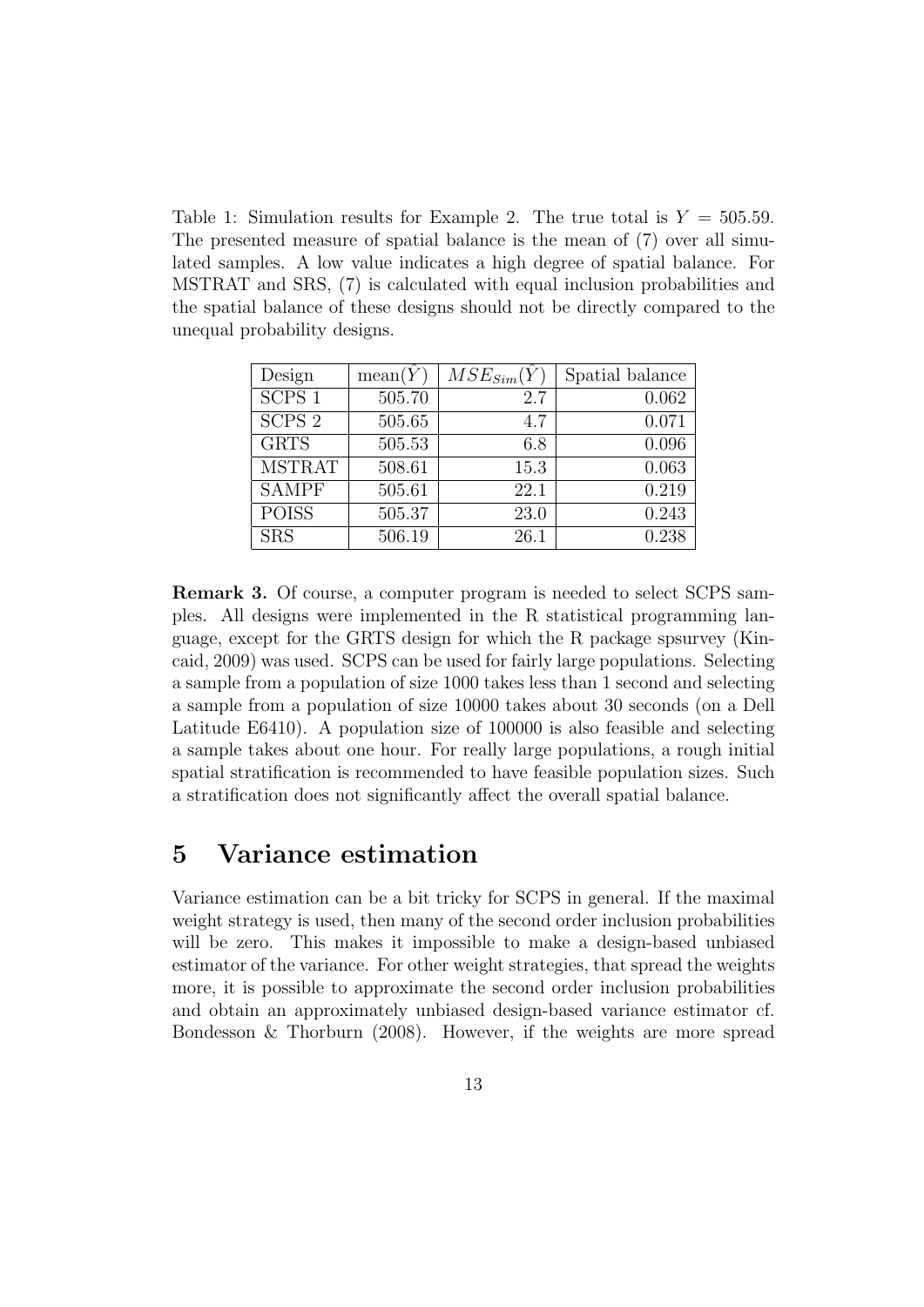

Figure 3: The spatial population used in Example 3. The centre of each circle marks the position of the units and the area of the circles correspond to the study variable *y*, which has strong spatial trends. The labels of the units are shown to the right of each unit.

out, the samples will be less spatially balanced and the estimator will be less efficient.

It is a common problem for spatially balanced sampling that the second order inclusion probabilities may be zero or very close to zero for units (or points) that are close in distance. There are different solutions to this problem. One may use an estimator that overestimates the variance. Such an estimator can be constructed by pretending that the sample has been selected by another design with non-zero second order inclusion probabilities. In such a situation it is hard to say how much the variance is overestimated, but at least it is possible to get a conservative variance estimate.

Stevens & Olsen (2003) introduced a local neighbourhood variance estimator for the GRTS design that seemed to produce good variance estimates. It may be possible to develop a similar variance estimator for the SCPS design, or perhaps use the same estimator. Finding a good variance estimator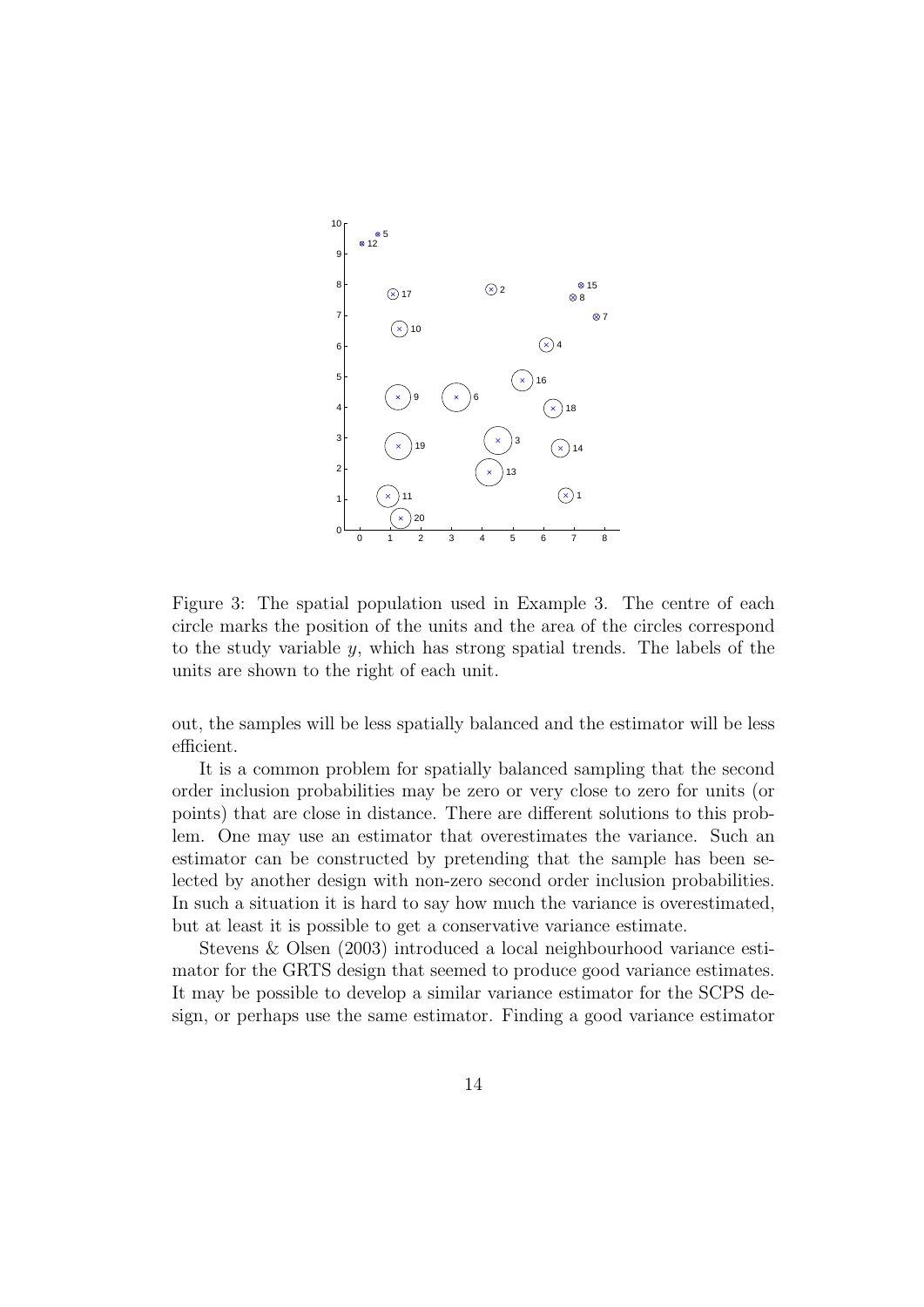| Design            | mean(Y) | $MSE_{Sim}(Y$ | Spatial balance |
|-------------------|---------|---------------|-----------------|
| SCPS <sub>1</sub> | 5.79    | 0.47          | 0.134           |
| SCPS <sub>2</sub> | 5.77    | 0.54          | 0.134           |
| <b>GRTS</b>       | 5.80    | 0.79          | 0.179           |
| ${\rm SRS}$       | 5.79    | 1.66          | 0.306           |

Table 2: Simulation results for Example 3. The true total is  $Y = 5.79$ . The presented measure of spatial balance is the mean of (7) over all simulated samples. A low value indicates a high degree of spatial balance.

requires some further work and such an estimator needs to be evaluated in different settings. This may be the topic of a subsequent paper.

### **6 Final comments**

It is interesting that there is a noticeable difference between GRTS and SCPS and the reason is that SCPS samples are even more balanced than GRTS samples. The mapping used in GRTS is not perfect in the sense that units that are close in distance may be mapped rather far apart in the one dimensional space where the sampling is made. Nonetheless GRTS produces samples that are much more evenly distributed over space than an ordinary unequal probability design, such as the Sampford design, does. The Sampford design has high entropy, which means that the probability mass is well distributed on all possible samples of the given size. In spatial sampling, high entropy is in general not a good property, it is better to focus the probability mass on samples that are well spread. The main strength of SCPS lies in the ability to use unequal inclusion probabilities and that the method produces samples that are well spread over the population. The latter part is very important if the relationship between the auxiliary variable *z* and the study variable *y* vary over space, i.e. if there exists some trend in the ratios  $y_i/z_i$  over space. If the design is used with equal inclusion probabilities, then it is good in cases where the study variable has trends over space. A big advantage with SCPS is that it does not require a spatial stratification. In order to make good spatial stratification some knowledge is needed about the spatial trends, otherwise there is a risk that the within stratum variances are greater than the population variance. With SCPS there is no such risk as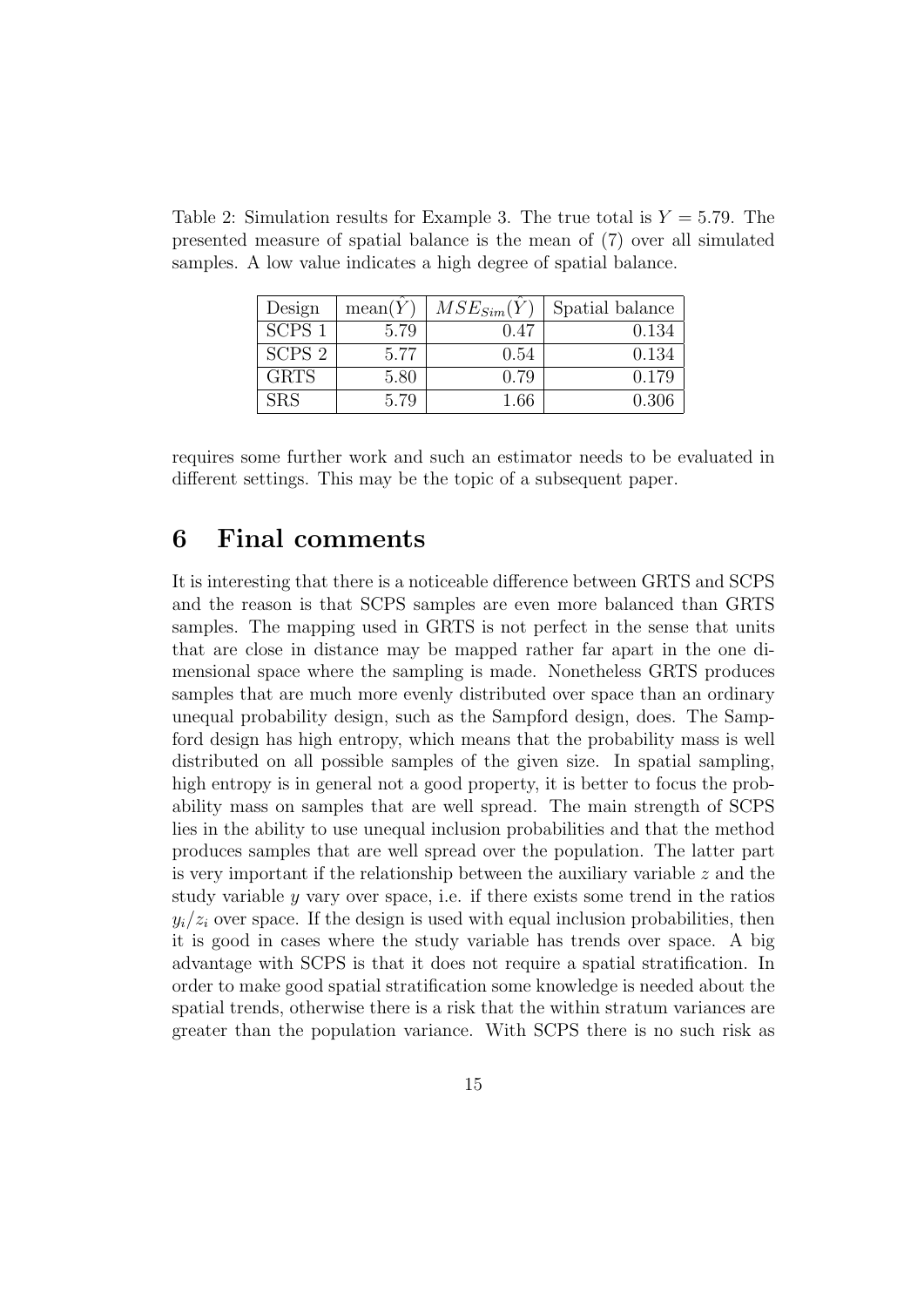long as nearby units tend to be more similar than units further apart. SCPS is rather easy to implement and gives samples well spread over the population for any number of dimensions, and can be used with equal or unequal inclusion probabilities. Two different weight strategies have been presented. Maximal weights that seem to always produce the most efficient estimator in situations where nearby units have similar values. With Gaussian preliminary weights it is possible to adjust how much to spread out the weights. Gaussian preliminary weights are a bit easier to implement. Of course, the weights can be chosen in other ways than described here. SCPS can then, at least in theory, implement any other spatial without replacement sampling design with prescribed inclusion probabilities.

#### **Acknowledgements**

The Author is thankful to Lennart Bondesson, Göran Ståhl and Anna Hedström Ringvall for valuable comments. The author also thanks two anonymous reviewers for their valuable comments and suggestions that improved this paper.

### **References**

- Bondesson, L. & Thorburn, D. (2008). A list sequential sampling method suitable for real-time sampling. *Scand. J. Statistics*. **35**, 466-483
- Bondesson, L. & Grafström, A. (2010). An extension of Sampford's method for unequal probability sampling. *Scand. J. Statist.* **38**, 377-392.
- Brewer, K.R.W, & Hanif, M. (1983). *Sampling with unequal probabilities.* Lecture notes in statistics, Springer-Verlag, New York.
- Grafström, A. (2010a). On a generalization of Poisson sampling. *J. Statist. Plann. Inference* **140**, 982-991.
- Grafström, A. (2010b). Entropy of unequal probability sampling designs. *Statist. Methodol.* **7**, 84-97.
- Kincaid, T. (2009). User guide for spsurvey, version 2.0, probability survey design and analysis. Retrieved 18/2/2011, from http://www.epa.gov/nheerl/arm/analysispages/software.htm.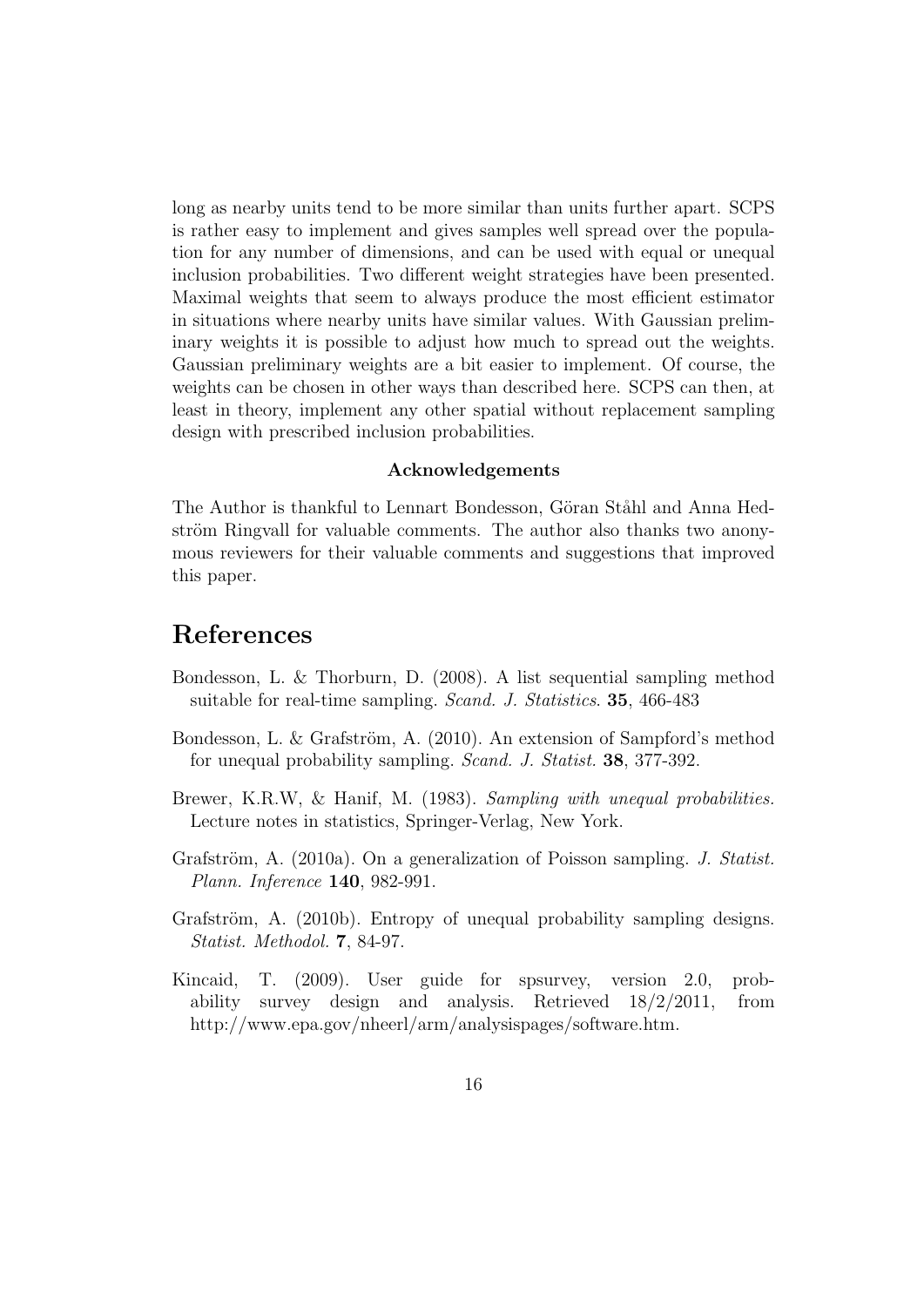- Sampford, M.R. (1967). On sampling without replacement with unequal probabilities of selection. *Biometrika* **54**, 499-513.
- Stevens, D.L. Jr. & Olsen A.R. (2003). Variance estimation for spatially balanced samples of environmental resources. *Environmetrics* **14**, 593-610.
- Stevens, D.L. Jr. & Olsen A.R. (2004). Spatially balanced sampling of natural resources. *Journal of the American Statistical Association* **99**, 262-278.